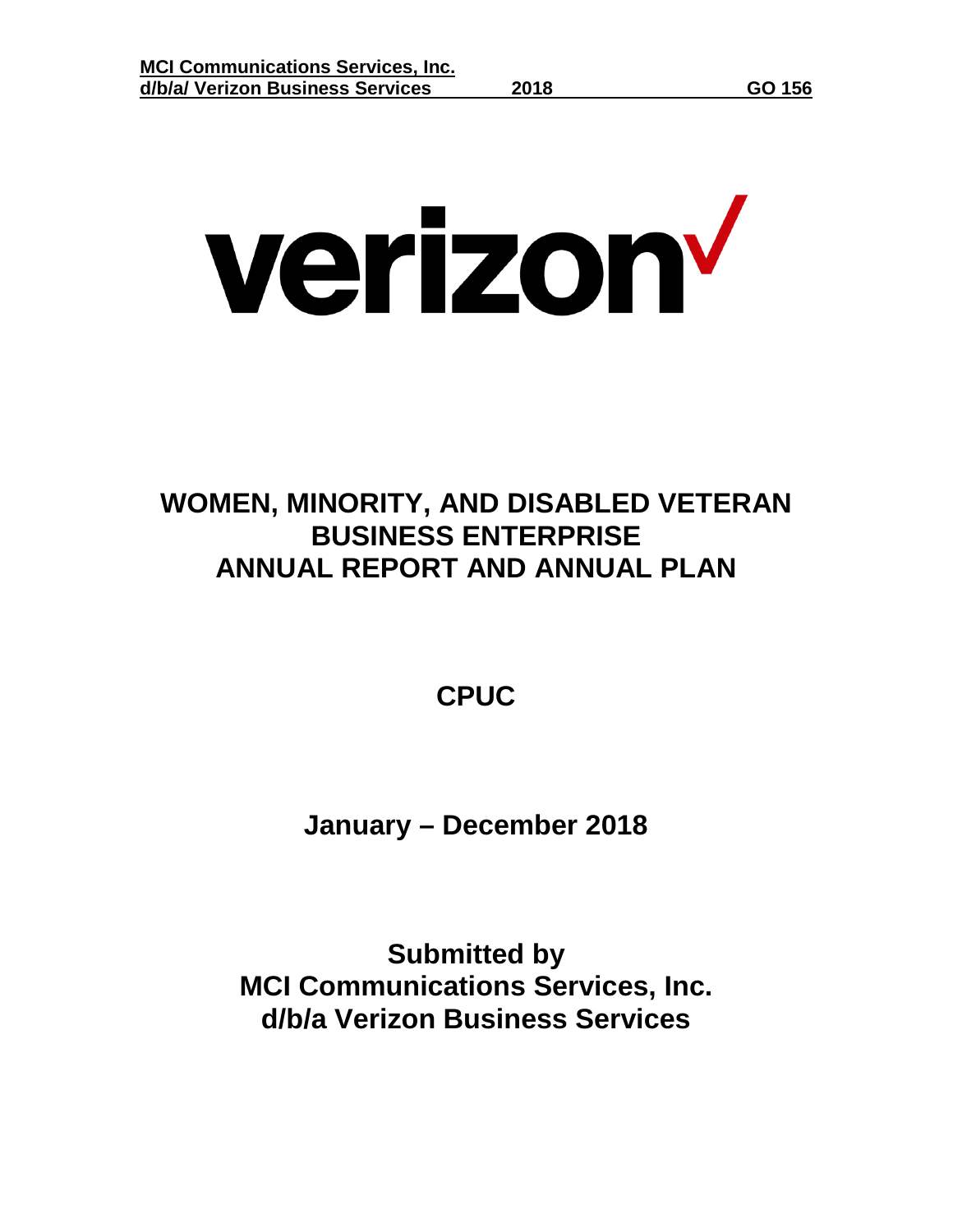## **Report Summary**

MCI Communications Services, Inc. (U-5378-C) (d.b.a. Verizon Business Services) submits this 2018 Annual Report and Annual Plan in compliance with GO 156, Sections 9 and 10. Section 9 of the California Public Utilities Commission's (CPUC) General Order 156 requires utilities to file an annual report discussing ten topics. Section 10 of GO 156 requires utilities to discuss its plans to increase the following reporting year's expenditures.

Verizon understands that in order to deliver solutions and outcomes that meet the needs of a multicultural world we must include diverse suppliers in our value chain. Diverse suppliers provide agility and competitive solutions that help us connect with customers in new and innovative ways in an ever-evolving marketplace and they also contribute to the economic impact of diverse communities.

Verizon consolidated its supplier diversity organization at the corporate level for increased efficiency and service. The detailed reporting required by GO 156 Section 9 submitted by Verizon Wireless represents that consolidated initiative; therefore, documentation in Verizon Wireless' report addresses the accomplishments of 2018 and the Annual Plan for 2019 for Verizon Business Services and will not be repeated here.